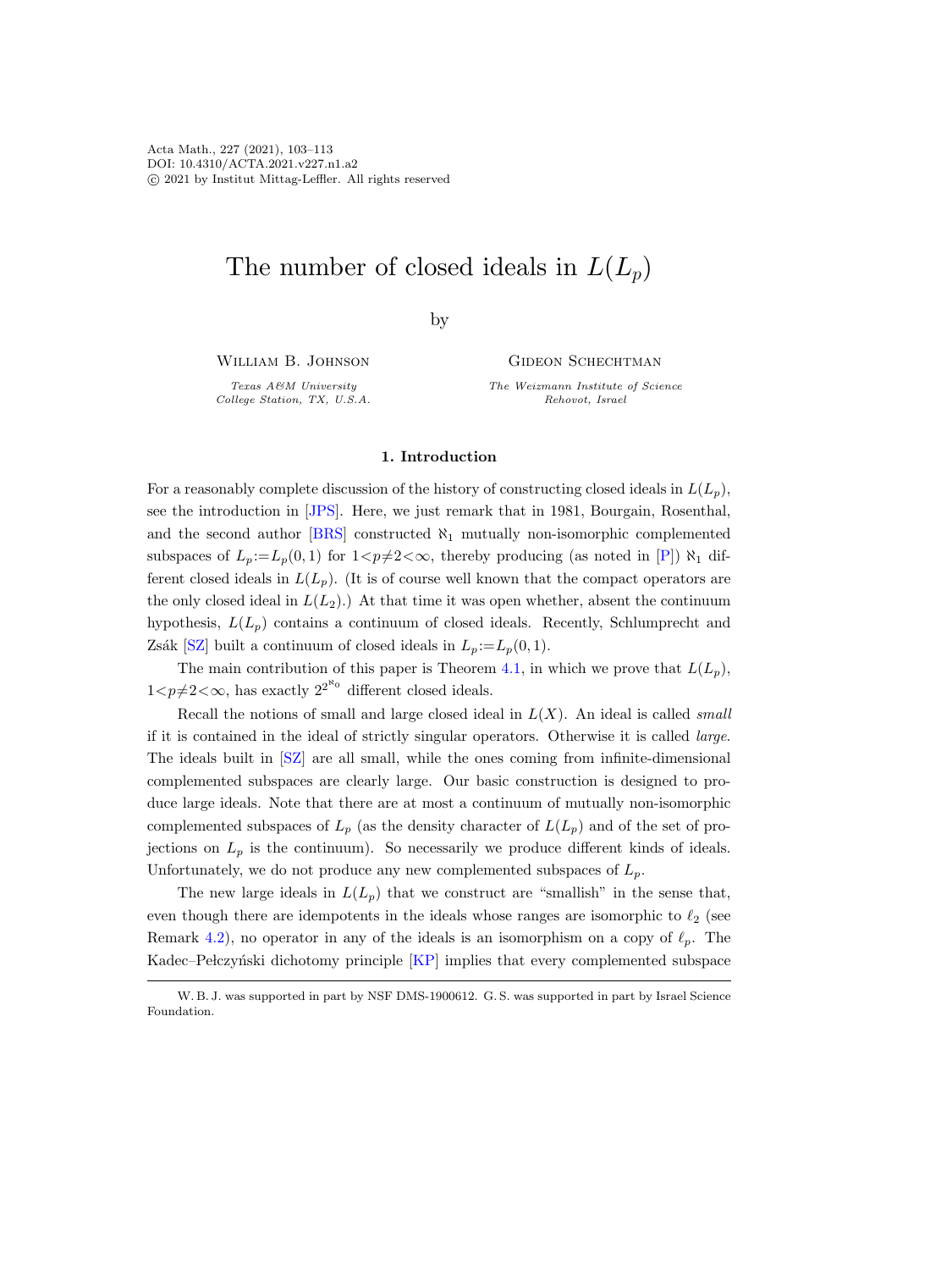of  $L_p$  that is not isomorphic to a Hilbert space contains a complemented subspace that is isomorphic to  $\ell_p$ . Consequently, the range of any infinite-rank idempotent in any of the ideals that we construct in Theorem [4.1](#page-8-2) (and, as we said, there are infinite-rank idempotents in the ideals) must be isomorphic to  $\ell_2$ .

To put these new "smallish" large ideals into perspective within the Banach algebra  $L(L_p)$ , notice that it follows from the Kadec–Pełczyński dichotomy principle [\[KP\]](#page-10-5) that there are exactly two different minimal large closed ideals in  $L(L_p)$  when  $2 < p < \infty$ , and thus also for  $1 < p < 2$  (because an operator T in  $L(L_p)$  is strictly singular if and only if  $T^*$  is strictly singular on  $L_q$ ,  $1/p+1/q=1$ , by Weis' theorem [\[W\]](#page-10-6)). The first of these is  $\Gamma_{\ell_p}(L_p)$ , the ideal of operators that factor through  $\ell_p$ . This ideal is closed because an operator  $T: X \to L_p$ ,  $2 < p < \infty$ , factors through  $\ell_p$  if and only if  $I_{p,2}T$  is compact, where  $I_{p,2}$  is the formal identity mapping from  $L_p$  into  $L_2$ ; see [\[J\]](#page-10-7). One can prove using the Kadec–Pełczyński dichotomy principle [\[KP\]](#page-10-5) that  $I_{p,2}S$  is compact whenever S is a strictly singular operator on  $L_p$ , so the alternate characterization of  $\Gamma_{\ell_p}(L_p)$  for  $2 < p < \infty$  also yields that  $\Gamma_{\ell_p}(L_p)$  contains all strictly singular operators on  $L_p$ ,  $2 < p < \infty$ , and thus also for  $1 < p < 2$  by [\[W\]](#page-10-6). 1), notice that it follows from the Radec-T etczynski dichotolny principle [KT] that<br>a gree exactly two different minimal large closed ideals in  $L(L_p)$  when  $2 < p < \infty$ , and<br>also for  $1 < p < 2$  (because an operator T in  $L(L_p$ 

 $\Gamma_2(L_p)$  of operators on  $L_p$  that factor through a Hilbert space. Here the closure is needed; in fact, it is not hard to see that there are compact operators on  $L_p$  that do not factor through a Hilbert space. the strictly singular operators on  $L_p$ , and the strictly singular operators on  $L_p$ ,  $2 < p < \infty$ , and thus also<br>for  $1 < p < 2$  by [W].<br>The second minimal large closed ideal in  $L(L_p)$  is the closure  $\overline{\Gamma}_2(L_p)$  of the ideal<br> for  $1 < p < 2$  by [W].<br>
The second minimal large closed ideal in  $L(L_p)$  is the closure  $\overline{\Gamma}_2(L_p)$  of the ideal<br>  $\Gamma_2(L_p)$  of operators on  $L_p$  that factor through a Hilbert space. Here the closure is needed;<br>
in fact, it

We recall in passing that, as was noted in [\[JPS\]](#page-10-8), the situation in  $L(L_1)$  is nicer:  $\Gamma_{\ell_1}(L_1)$  is the unique minimal closed large ideal in  $L(L_1)$  and it contains all the strictly singular operators on  $L_1$ .

In Remark [4.3](#page-8-3) we prove that the new large ideals we construct in  $L(L_n)$  do not con-The second minimal large closed ideal in  $L(L_p)$  is the closure  $\bar{\Gamma}_2(L_p)$  of the ideal  $\Gamma_2(L_p)$  of operators on  $L_p$  that factor through a Hilbert space. Here the closure is needed; in fact, it is not hard to see that t Remark [4.4,](#page-9-0) is that  $L(L_p)$  contains exactly  $2^{2^{\aleph_0}}$  small closed ideals.

Our construction and proof of Theorem [4.1](#page-8-2) consist of two steps. In  $\S2$  $\S2$  we state and prove the technical Proposition [2.1.](#page-2-1) This easily yields Corollary [2.3,](#page-4-0) which gives a general criterion for a space with an unconditional basis to contain  $2^{2^{\aleph_0}}$  different closed ideals. The criterion is in term of the existence of a special operator on the space.

In  $\S3$  $\S3$  we show that, for  $1 < q < 2$ , the space  $L_q$  contains a complemented subspace (this is Rosenthal's  $\mathfrak{X}_q$  space, which has an unconditional basis) that admits an operator satisfying the criterion of Proposition [2.1.](#page-2-1) The construction here borrows a lot from a previous similar construction from [\[JS\]](#page-10-9). Duality and complementation then imply the main result.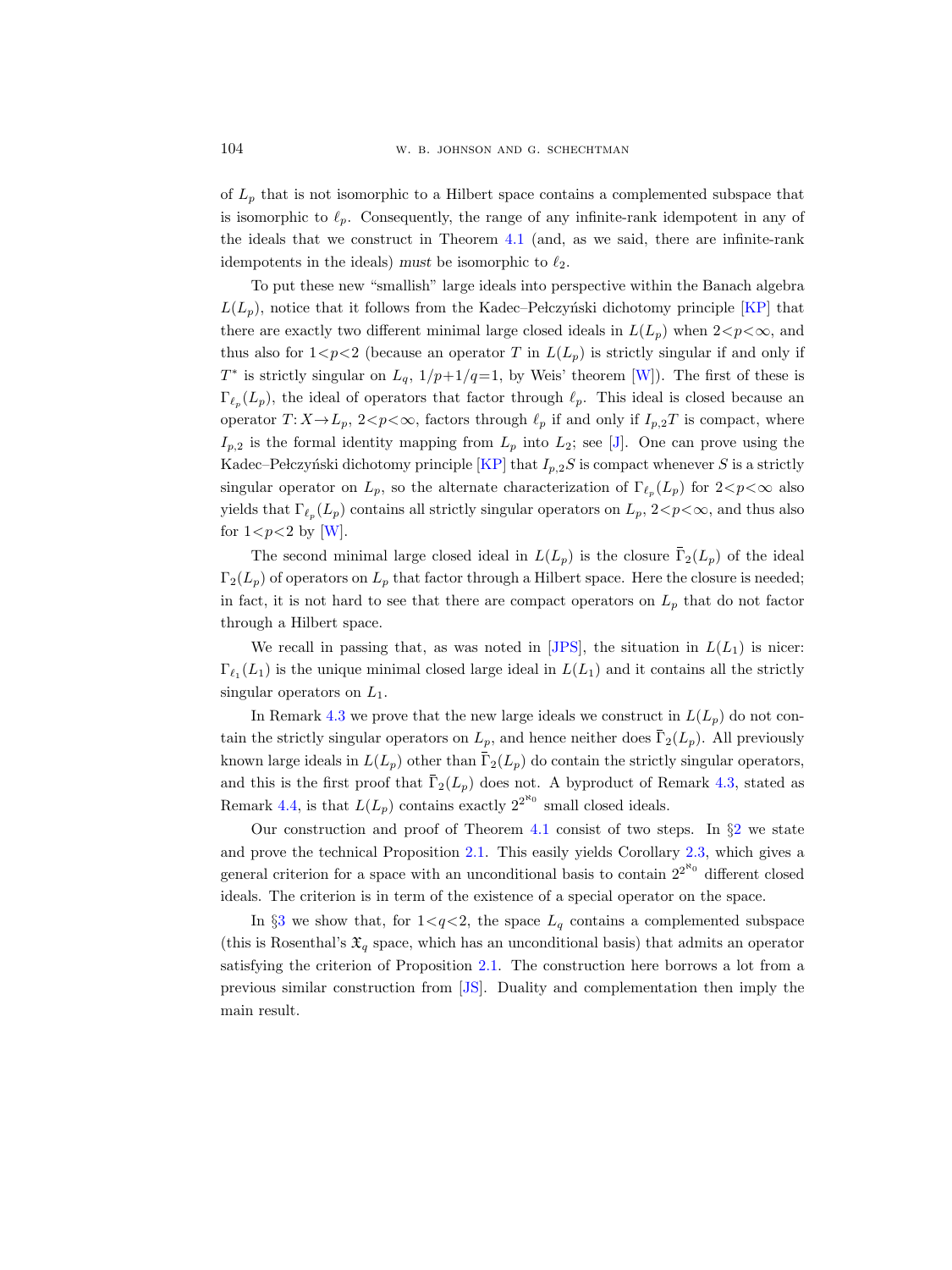### 2. The main proposition

<span id="page-2-4"></span><span id="page-2-0"></span>There is a continuum of infinite subsets of the natural numbers N, each two of which have only finite intersection. Denote some fixed such continuum by  $C$ . For a finite-dimensional normed space  $E$ , we denote by  $d(E)$  the Banach–Mazur distance (isomorphism constant) of E to a Euclidean space. Also, recall that, for an operator  $T: X \rightarrow Y$  between two normed spaces,  $\gamma_2(T)$  denotes its factorization constant through a Hilbert space:

$$
\gamma_2(T) = \inf \{ ||A|| \, ||B|| : T = AB, A : H \to Y, B : X \to H, H \text{ a Hilbert space} \}.
$$

If T is of rank k, then  $\gamma_2(T) \leq k^{1/2} ||T||$  because every k-dimensional normed space is  $k^{1/2}$ -isomorphic to  $\ell_2^k$  [\[T-J,](#page-10-10) Theorem 15.5]. Note that  $d(E)$  is just  $\gamma_2(I_E)$ , where  $I_E$  is the identity operator on E.

<span id="page-2-3"></span><span id="page-2-1"></span>PROPOSITION 2.1. Let X be a Banach space with a 1-unconditional basis  $\{e_i\}$ , let Y be a Banach space, and let  $T: X \to Y$  be an operator of norm at most 1 satisfying the following conditions:

(a) For some  $n>0$  and for every M, there is a finite-dimensional subspace E of X such that  $d(E) > M$  and  $||Tx|| > \eta ||x||$  for all  $x \in E$ .

(b) For some constant  $\Gamma$  and every m, there is an n such that every m-dimensional subspace E of  $[e_i]_{i \geq n}$  satisfies  $\gamma_2(T|_E) \leq \Gamma$ .

Then, there exist natural numbers  $1=p_1\langle q_1|q_2\langle q_2|q_3|q_4|$  denoting

$$
G_k:=[e_i]_{i=p_k}^{q_k}\,
$$

for each k, defining, for each  $\alpha \in \mathcal{C}$ , the operator  $P_{\alpha}: X \to [G_k]_{k \in \alpha}$  to be the the natural basis projection, and setting  $T_{\alpha} := TP_{\alpha}$ , the following statement holds: If  $\alpha_1, ..., \alpha_s \in \mathcal{C}$ (possibly with repetitions) and  $\alpha \in \mathcal{C} \setminus \{\alpha_1, ..., \alpha_s\}$  then, for all  $A_1, ..., A_s \in L(Y)$  and all  $B_1, ..., B_s \in L(X),$ 

<span id="page-2-2"></span>
$$
\left\|T_{\alpha} - \sum_{i=1}^{s} A_i T_{\alpha_i} B_i\right\| \geq \frac{\eta}{2}.\tag{2.1}
$$

Proof. Note first that we can strengthen condition (a) to include also that, given any n, one can chose the subspace E to also satisfy that it is contained in  $[e_i]_{i>n}$ . Now choose inductively  $1=p_1 < q_1 < p_2 < q_2 \dots$  so that, for each k,  $G_k = [e_i]_{i=p_k}^{q_k}$  contains a subspace  $E_k$ with  $||Tx|| > \eta ||x||$  for all  $x \in E_k$  and

$$
d(E_k) \geqslant q_{k-1}
$$

(as we will see, it is enough that  $d(E_k)/q_{k-1}^{1/2} \to \infty$ ) and, if E is a subspace of  $H_k=$  $[G_l]_{l=p_{k+1}}^{\infty}$  with dim  $E \leqslant q_k$ , then

$$
\gamma_2(T|_E) < \Gamma.
$$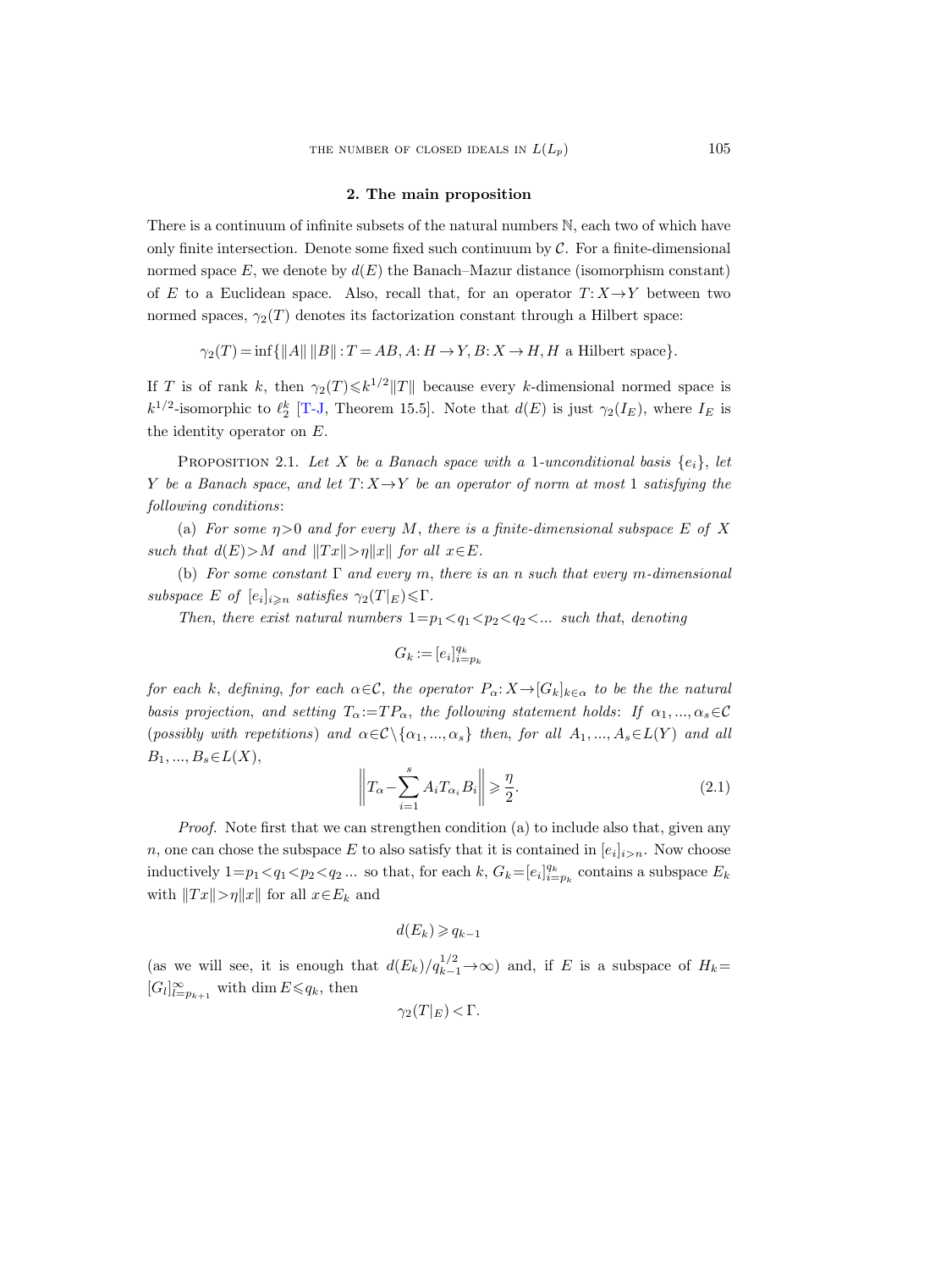Let now  $P_{\alpha}: X \to [G_k]_{k \in \alpha}$  be the natural basis projection and set  $T_{\alpha} := TP_{\alpha}$ . Suppose that  $\alpha_1, ..., \alpha_s \in \mathcal{C}$  (possibly with repetitions) and  $\alpha \in \mathcal{C} \setminus \{\alpha_1, ..., \alpha_s\}$ . Assume to the contrary that there are  $A_1, ..., A_s \in L(Y)$  and  $B_1, ..., B_s \in L(X)$  such that

<span id="page-3-0"></span>
$$
\left\|T_{\alpha} - \sum_{i=1}^{s} A_i T_{\alpha_i} B_i\right\| < \frac{\eta}{2}.\tag{2.2}
$$

There are infinitely many  $k \in \alpha \setminus \bigcup_{i=1}^s \alpha_i$ . For each such k, let  $R_k$  be the basis projection onto  $[G_l]_{l \leq k}$  and  $Q_k$  the basis projection onto  $[G_l]_{l \geq k}$ . Now, for any  $i=1,...,s$ , we have  $T_{\alpha_i}G_k=0$  since  $k \notin \alpha_i$ , and  $\dim(R_k B_i E_k) \leqslant q_{k-1}$  and  $\dim(B_i E_k) \leqslant q_k$ , so we get that, for each i,

$$
\gamma_2(A_i T_{\alpha_i} B_i|_{E_k}) \leq \gamma_2(A_i T_{\alpha_i} R_k B_i|_{E_k}) + \gamma_2(A_i T_{\alpha_i} Q_k B_i|_{E_k})
$$
  

$$
\leq q_{k-1}^{1/2} \|A_i\| \|B_i\| + \Gamma \|A_i\| \|B_i\|.
$$

Consequently,

<span id="page-3-1"></span>
$$
\gamma_2 \bigg(\sum_{i=1}^s A_i T_{\alpha_i} B_i|_{E_k}\bigg) \leqslant \bigg(\max_{i=1}^s \|A_i\| \|B_i\|\bigg) s(q_{k-1}^{1/2} + \Gamma). \tag{2.3}
$$

On the other hand, since  $||x|| \ge ||T_\alpha x|| \ge \eta ||x||$  for all  $x \in E_k$ , [\(2.2\)](#page-3-0) implies that

$$
\left(1+\frac{\eta}{2}\right)\|x\|\geqslant \left\|\sum_{i=1}^sA_iT_{\alpha_i}B_ix\right\|\geqslant \frac{\eta\|x\|}{2}
$$

for all  $x \in E_k$ . Since  $d(E_k) \geqslant q_{k-1}$ , we deduce that

$$
\gamma_2 \bigg(\sum_{i=1}^s A_i T_{\alpha_i} B_i|_{E_k}\bigg) \geqslant \frac{\eta}{2+\eta} q_{k-1}.
$$

For k large enough, this contradicts  $(2.3)$ .

<span id="page-3-2"></span>Remark 2.2. Observe that the only condition on  $T_{\alpha}$  that was used to get the in-equality [\(2.1\)](#page-2-2) is that  $||x|| \ge ||T_\alpha x|| \ge \eta ||x||$  for all x in  $E_k$  with  $k \in \alpha$ . Consequently, the proof of Corollary [2.3](#page-4-0) below shows that any operator S in  $L(X)$  for which there is  $\eta > 0$ such that  $||Sx|| \geq \eta ||x||$  for all x in  $E_k$  with  $k \in \alpha$  cannot be in the closed ideal generated by  $\{T_\beta:\beta\in\mathcal{C}$  with  $\beta\neq\alpha\}$ . In fact, from the proof of Proposition [2.1,](#page-2-1) only the inequality  $||Sx|| \geq \eta ||x||$  for all x in  $H_k$  with  $k \in \alpha$  and where  $H_k$  is isomorphic to  $E_k$  with isomorphism constant independent of  $k$  is sufficient to conclude that  $S$  is not in the closed ideal generated by  $\{T_\beta:\beta\in\mathcal{C}$ , with  $\beta\neq\alpha\}$ . This observation will be used in Remark [4.3](#page-8-3) at the end of this paper.

 $\Box$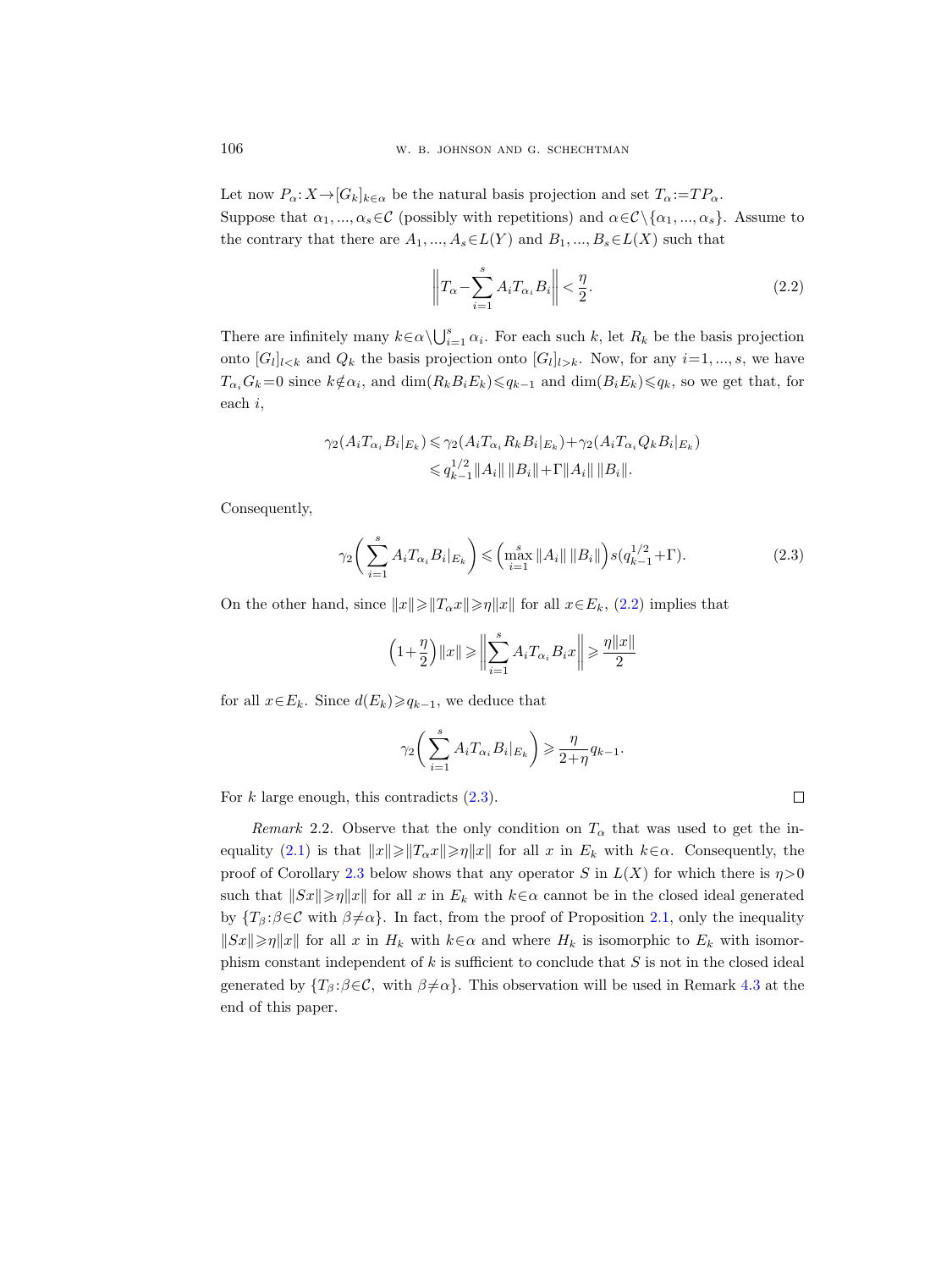<span id="page-4-1"></span>COROLLARY 2.3. Let X be a Banach space with a 1-unconditional basis  $\{e_i\}_i$  and assume there is an operator  $T: X \rightarrow X$  of norm at most 1 satisfying (a) and (b) of Proposition [2.1](#page-2-3). Then,  $L(X)$  has exactly  $2^{2^{\aleph_0}}$  different closed ideals.

*Proof.* For any non-empty proper subset A of C, let  $I_A$  be the ideal generated by  ${T_\alpha}_{\alpha\in\mathcal{A}}$ ; i.e., all operators of the form  $\sum_{i=1}^s A_i T_{\alpha_i} B_i$  with  $s \in \mathbb{N}$ ,  $A_i, B_i \in L(X)$ ,  $\alpha_i \in \mathcal{A}$ ,  $i=1, ..., s$ . To avoid cumbersome notation, interpret  $\mathcal{A} \subset \mathcal{C}$  to mean that  $\mathcal{A}$  is a non-empty proper subset of  $\mathcal{C}$ . COROLLARY 2.3. Let *X* be a Banach space with a 1-unconditional basis  $\{e_i\}_i$  and<br>assume there is an operator  $T: X \to X$  of norm at most 1 satisfying (a) and (b) of<br>Proposition 2.1. Then,  $L(X)$  has exactly  $2^{2^{\aleph_0}}$  di

<span id="page-4-0"></span>Since we allow repetition of the  $T_{\alpha_i}$ , it is easy to see that this really defines a (nonclosed) ideal. Let  $\beta$  be a subset of C different from A and assume, without loss of COROLLARY 2.3. Let<br>
assume there is an opera<br>
Proposition 2.1. Then, L(<br>
Proof. For any non-e<br>  $\{T_{\alpha}\}_{{\alpha}\in \mathcal{A}}$ ; i.e., all operato<br>  $i=1,...,s$ . To avoid cumbe<br>
proper subset of C.<br>
Since we allow repeti<br>
closed) ideal.

Since the density character of  $L(X)$ , for any separable X, is at most the continuum, it is easy to see that, for any separable space X,  $L(X)$  has at most  $2^{2^{\aleph_0}}$  different closed ideals. П

Remarks 2.4. (1) One can strengthen the conclusion of the corollary by getting an antichain of  $2^{2^{\aleph_0}}$  closed ideals in  $L(X)$ ; i.e., such a collection no two of whose members are included one in the other. For that one just uses a collection of  $2^{2^{\aleph_0}}$  subsets of C no two of which are included one in the other.

(2) Similarly, one gets a collection of  $2^{\aleph_0}$  different closed ideals in  $L(X)$  that form a chain (by taking a chain of subsets of  $C$  of that cardinality). It is also easy to show by a density argument that, for any separable  $X$ , this is the maximal cardinality of any chain of closed ideals in  $L(X)$ .

(3) If  $Y$  is a Banach space that contains a complemented subspace  $X$  with the properties of Corollary [2.3,](#page-4-1) then clearly  $L(Y)$  also has  $2^{2^{N_0}}$  different closed ideals (actually an antichain). The same is true also for any space isomorphic to such a Y .

(4) The simplest examples of spaces  $X$  that satisfy the hypotheses of Corollary [2.3](#page-4-1) and thus  $L(X)$  has  $2^{2^{\aleph_0}}$  different closed ideals are  $\left(\sum_i \ell_{r_i}^{n_i}\right)_2$  for  $r_i\uparrow 2$  and  $n_i$  satisfying  $n_i^{1/r_i-1/2}$  →  $\infty$ . It is not hard to show that the identity operator on such a space satisfies (a) and (b) of Proposition [2.1.](#page-2-3) Consequently, by (3),  $L((\sum_i \ell_{r_i})_2)$  for  $r_i \uparrow 2$  also has  $2^{2^{\aleph_0}}$ different closed ideals. Interesting, but less natural, examples of separable spaces  $X$  with  $L(X)$  having  $2^{2^{\aleph_0}}$  different closed ideals were known before (see [\[M\]](#page-10-11)). Unfortunately,  $\left(\sum_i \ell_{r_i}^{n_i}\right)_2$  for  $r_i \uparrow 2$  and  $n_i^{1/r_i-1/2} \to \infty$  does not embed isomorphically as a complemented subspace into any  $L_p$ ,  $p<\infty$ , so this example is not good for our purposes. Actually, at least for some sequences  $\{(r_i, n_i)\}_i$  with the above properties,  $\left(\sum_i \ell_{r_i}^{n_i}\right)_2$  does not even embed isomorphically into any  $L_p$  space,  $p<\infty$ . That this is true, for example, if each  $(r, n) \in \{(r_i, n_i)\}\)$  repeats n times follows from [\[KS,](#page-10-12) Corollary 3.4].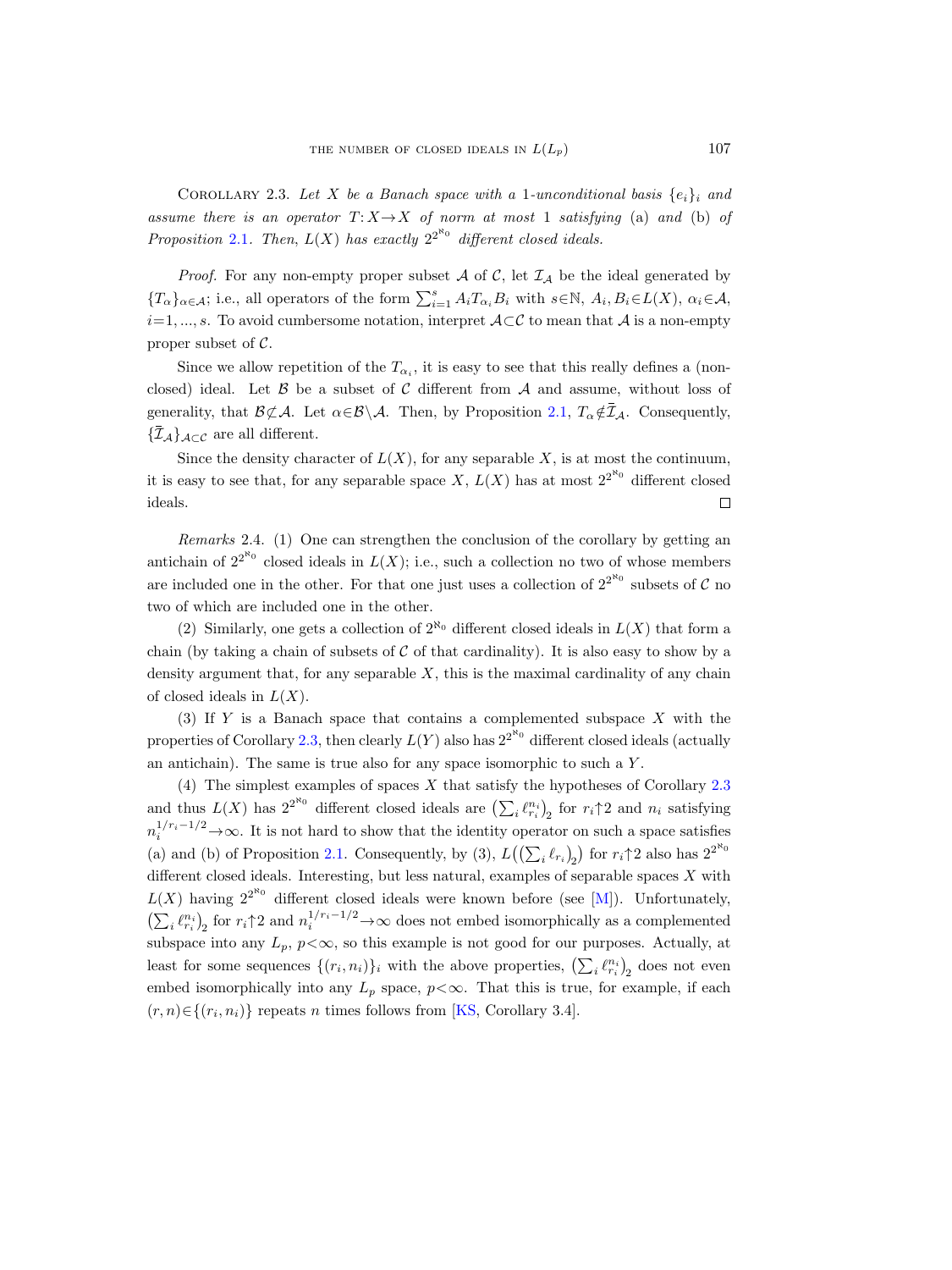In the next section, we show how to get complemented subspaces of the reflexive  $L_p$ spaces that satisfy the hypotheses of Corollary [2.3.](#page-4-0)

#### 3. The operator T

<span id="page-5-0"></span>In this section we prove that, for each  $1 < q < 2$ , there is a complemented subspace of  $L_q$ isomorphic to a space X with a 1-unconditional basis on which there is an operator of norm at most 1 with properties (a) and (b) of Proposition [2.1.](#page-2-1)

Recall that, for a sequence  $u = \{u_j\}_{j=1}^{\infty}$  of positive real numbers and for  $p > 2$ , the Banach space  $\mathfrak{X}_{p,u}$  is the sequence space with norm

<span id="page-5-1"></span>
$$
\|\{a_j\}_{j=1}^{\infty}\| = \max\bigg\{\bigg(\sum_{j=1}^{\infty} |a_j|^p\bigg)^{1/p}, \bigg(\sum_{j=1}^{\infty} |a_j u_j|^2\bigg)^{1/2}\bigg\}.
$$
 (3.1)

Rosenthal [\[R\]](#page-10-13) proved that  $\mathfrak{X}_{p,u}$  is isomorphic to a complemented subspace of  $L_p$  with the isomorphism constant and the complementation constant depending only on  $p$ . If  $u$ is such that, for all  $\varepsilon > 0$ ,

$$
\sum_{u_j<\varepsilon}u_j^{2p/(p-2)}=\infty,
$$

then one gets a space isomorphically different from  $\ell_p$ ,  $\ell_2$  and  $\ell_p \oplus \ell_2$ . However, for different u satisfying the condition above, the different  $\mathfrak{X}_{p,u}$  spaces are mutually isomorphic. We denote by  $\mathfrak{X}_p$  any of these spaces. Later, we shall need more properties of the spaces  $\mathfrak{X}_{p,u}$ , and of particular embeddings of them into  $L_p$ , but for now we only need the representation [\(3.1\)](#page-5-1), and we think of  $\mathfrak{X}_{p,u}$  as a subspace of  $\ell_p \oplus_{\infty} \ell_2$ .

Let  $\{e_j\}_{j=1}^{\infty}$  be the unit vector basis of  $\ell_p$ , and let  $\{f_j\}_{j=1}^{\infty}$  be the unit vector basis of  $\ell_2$ . Let  $v = \{v_j\}_{j=1}^{\infty}$  and  $w = \{w_j\}_{j=1}^{\infty}$  be two positive real sequences such that  $\delta_j =$  $w_j/v_j \rightarrow 0$  as  $j \rightarrow \infty$  and  $\max_{j=1}^{\infty} \delta_j \leq 1$ . Set

$$
g_j^v = e_j + v_j f_j \in \ell_p \oplus_{\infty} \ell_2
$$
 and  $g_j^w = e_j + w_j f_j \in \ell_p \oplus_{\infty} \ell_2$ .

Then,  $\{g_j^v\}_{j=1}^\infty$  is the unit vector basis of  $\mathfrak{X}_{p,v}$  and  $\{g_j^w\}_{j=1}^\infty$  is the unit vector basis of  $\mathfrak{X}_{p,w}$ . Define also

$$
\Delta\!:\! \mathfrak{X}_{p,w} \!\longrightarrow\! \mathfrak{X}_{p,v}
$$

by

$$
\Delta g_j^w = \delta_j g_j^v.
$$

Note that  $\Delta$  is the restriction to  $\mathfrak{X}_{p,w}$  of  $K \in L(\ell_p \oplus_{\infty} \ell_2)$  defined by

$$
K(e_j) = \delta_j e_j \quad \text{and} \quad K(f_j) = f_j.
$$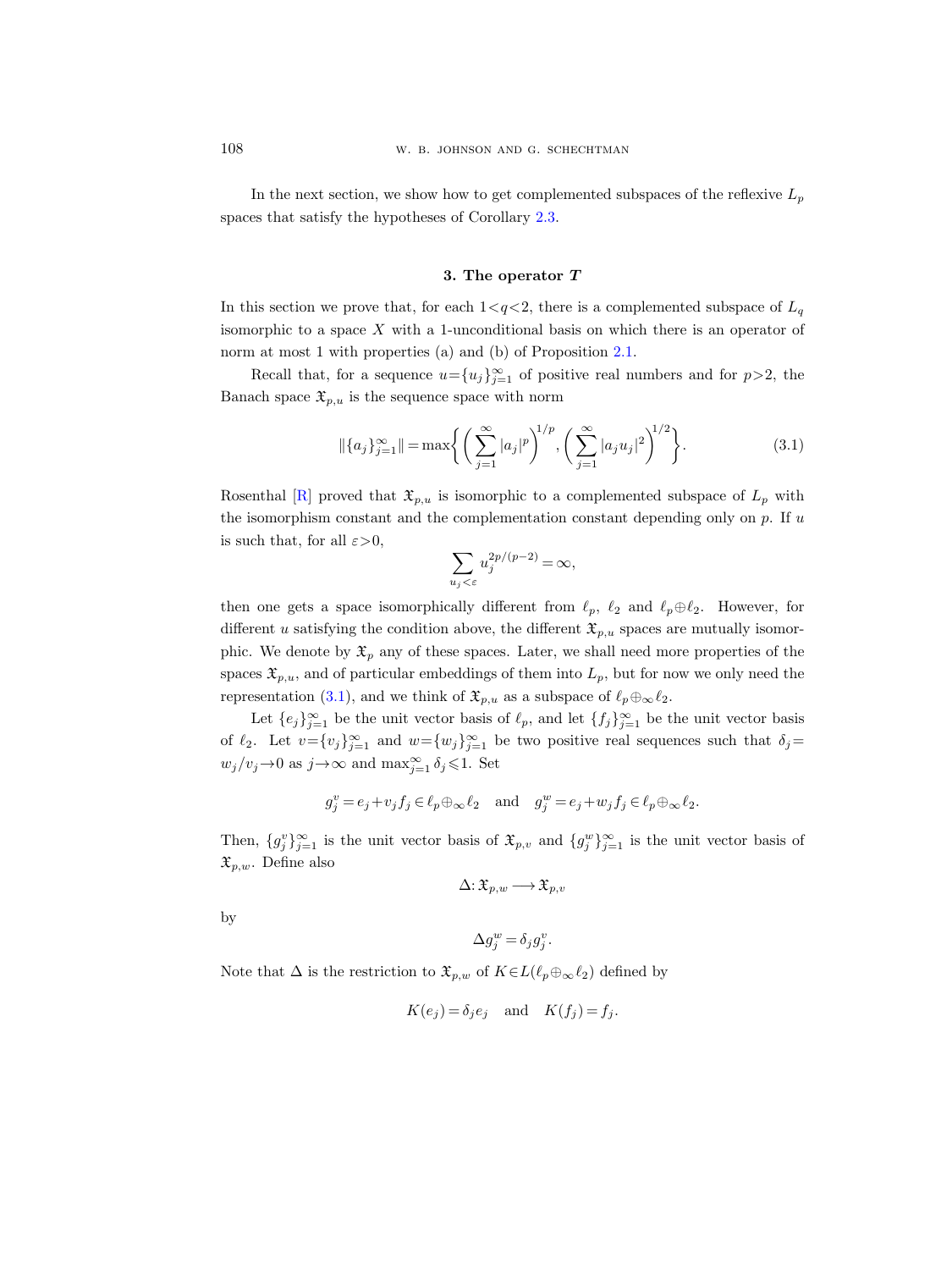Consequently,  $\|\Delta\|\leqslant \|K\|=1.$ 

The following proposition follows immediately from the easily verified fact that  $||K|_{[e_j]_{j=m}^{\infty}}||\rightarrow 0 \text{ as } m\rightarrow\infty.$ 

<span id="page-6-0"></span>**PROPOSITION 3.1.** Given n, there exists an m such that, if E is an n-dimensional subspace of  $[e_j]_{j=m}^{\infty} \oplus [f_j]_{j=1}^{\infty} \subset \ell_p \oplus_{\infty} \ell_2$ , then  $\gamma_2(K|_E) \leq 2$ . In particular, if E is an ndimensional subspace of  $[g_j^w]_{j=m}^{\infty} \subset \mathfrak{X}_{p,w}$ , then  $\gamma_2(\Delta|_E) \leq 2$ .

Next, we define weights  $\{v_j\}_j$  and  $\{w_j\}_j$ , with some additional properties. For that, we use different representations of the spaces  $\mathfrak{X}_{p,u}$ . It was proved in [\[R\]](#page-10-14) that, if  $\{X_j\}_{j=1}^{\infty}$  is a sequence of symmetric, each 3-valued, independent random variables all  $L_p$ -normalized,  $2 < p < \infty$ , then  $\{X_j\}_{j=1}^{\infty}$  is equivalent, in  $L_p$ , to  $\{g_j^u\}_{j=1}^{\infty}$ , the unit vector basis of  $\mathfrak{X}_{p,u}$ , where  $u_j = ||X_j||_2$ . Defining  $Y_j = X_j/||X_j||_q$ , for  $q = p/(p-1)$ ,  $\{Y_j\}_{j=1}^{\infty}$  is equivalent, in  $L_q$ , to the basis  $\{h_j^u\}_{j=1}^\infty$  of  $\mathfrak{X}_{q,u}:=\mathfrak{X}_{p,u}^*$ , that is dual to the unit vector basis of  $\mathfrak{X}_{p,u}$ .

Let us say already at this early stage that, for some appropriate weights  $\{v_j\}_j$ and  $\{w_j\}_j$ , the operator T we are after will be of the form  $\Delta^*$  followed by a norm-1 isomorphism from  $\mathfrak{X}_{q,w}$  to  $\mathfrak{X}_{q,v}$ .

Recall that  $P: L_p \rightarrow [X_j]_{j=1}^{\infty}$  defined by

$$
Pf = \sum_{j=1}^{\infty} \left( \int_0^1 fY_j \right) X_j
$$

defines a bounded projection onto  $[X_j]_{j=1}^{\infty}$  (and  $P^*$  a bounded projection from  $L_q$  onto  $[Y_j]_{j=1}^{\infty}$ ). The norms of the equivalences above and of the projections depend on p, but not on the particular weights u.

We now recall a construction from [\[JS,](#page-10-15)  $\S 4$ ]. It was shown there that, given  $1 < q < 2$ , any sequence  $\{\delta_i\}_{i=1}^{\infty}$  that decreases to zero, any sequence  $\{r_i\}_{i=1}^{\infty}$  such that  $q \lt r_i \uparrow 2$  fast enough and in particular satisfying  $\delta_i^{q(2-r_i)/(2-q)} > \frac{1}{2}$ ,  $i=1,2,...$ , and for any sequence  $\varepsilon_i\downarrow 0$ , we can find two sequences  $\{Y_i\}_i$  and  $\{Z_i\}_i$  of symmetric, independent, 3-valued random variables, all normalized in  $L_q$ , with the following additional properties: is a bounded projection onto  $[X_j]_{j=1}^{\infty}$  (and  $P^*$ <br>  $\stackrel{\circ}{=}$ <sub>1</sub>). The norms of the equivalences above and<br>
on the particular weights u.<br>
We now recall a construction from [JS, §4]. It is<br>
sequence  $\{\delta_i\}_{i=1}^{\infty}$  <sup>i</sup> a bounded projection from  $L_q$  onto<br>
of the projections depend on  $p$ , but<br>
was shown there that, given  $1 < q < 2$ ,<br>
quence  $\{r_i\}_{i=1}^{\infty}$  such that  $q < r_i \uparrow 2$  fast<br>  $>\frac{1}{2}$ ,  $i=1,2,...$ , and for any sequence<br>
of sym defines a bounded projec  $[Y_j]_{j=1}^{\infty}$ ). The norms of the not on the particular wei<br>we now recall a consany sequence  $\{\delta_i\}_{i=1}^{\infty}$  thand enough and in particular  $\varepsilon_i\downarrow 0$ , we can find two se random variables, all a  $\frac{1}{2}$  it is two all  $|Y|$  it of  $\overline{Z}_i$   $\overline{Y}_i$ It v<br>
seq<br>  $q$ ) >  $\}$ , o<br>  $\}$ , o<br>
e foll<br>
en,  $j \in G$ <br>
are<br>  $\overline{Z}_i$  –

• Put  $v_j = 1/\|Y_j\|_2$  and  $w_j = 1/\|Z_j\|_2$ . Then, there are disjoint finite subsets  $\sigma_i$ ,  $i=1, 2, \ldots$ , of the integers such that  $w_j = \delta_i v_j$  for  $j \in \sigma_i$ .

 $\frac{3}{4}$  for each *i*, and there are coefficients  $\{a_j\}_j$  such that

$$
\left\| \overline{Y}_i - \sum_{j \in \sigma_i} a_j Y_j \right\|_q < \varepsilon_i \quad \text{and} \quad \left\| \overline{Z}_i - \sum_{j \in \sigma_i} \delta_i a_j Z_j \right\|_q < \varepsilon_i. \tag{3.2}
$$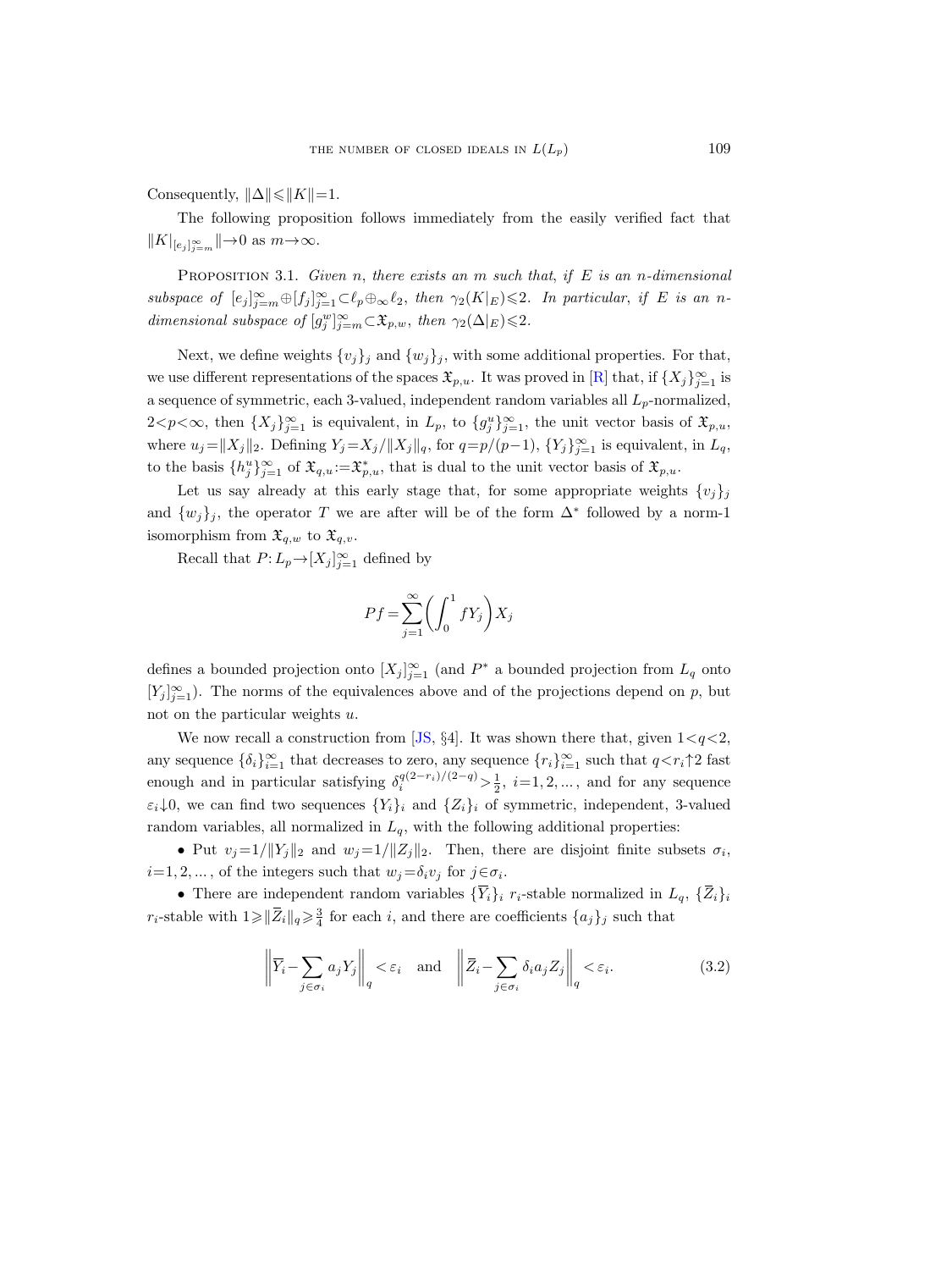We may of course repeat each of the triplets  $(r_i, \delta_i, \varepsilon_i)$  as many (finitely many) times as we wish. Thus we conclude that, given any sequence  $\{\delta_i\}_{i=1}^{\infty}$  decreasing to zero, any sequence  $\{r_i\}_{i=1}^{\infty}$  such that  $q < r_i\uparrow 2$  and satisfying  $\delta_i^{q(2-r_i)/(2-q)} > \frac{1}{2}$ ,  $i=1,2,...$ , any sequence of integers  $n_i$ , and any sequence  $\varepsilon_i \downarrow 0$ , we can find two sequences  $\{Y_i\}_i$  and  ${Z_i}_i$  of symmetric, independent, 3-valued random variables, all normalized in  $L_q$ , with the following additional properties: W. B. JOHNSON AND G. SCHEC<br>We may of course repeat each of the triplets (*r*<br>s as we wish. Thus we conclude that, given any search<br>sequence  $\{r_i\}_{i=1}^{\infty}$  such that  $q < r_i \uparrow 2$  and satisfying<br>ence of integers  $n_i$ , and We may of course repeat eac<br>times as we wish. Thus we conclud<br>any sequence  $\{r_i\}_{i=1}^{\infty}$  such that  $q <$ <br>sequence of integers  $n_i$ , and any s<br> $\{Z_i\}_i$  of symmetric, independent,  $\{$  the following additional propertie  $\begin{array}{c} \cdot \end{array}$   $\begin{array}{c} \cdot \end{array}$  yie rid it  $/|\phantom{a}|$  = 1 st  $\overline{Y}_i$ any s<br>isfyin<br>isfyin<br>is isfyin<br>we compute that  $w_j$ <br>and  $l$ <br> $\overline{Z}_{i,l}$  –

• Put  $v_j=1/||Y_j||_2$  and  $w_j=1/||Z_j||_2$ . Then there are disjoint finite subsets  $\sigma_{i,l}$ ,  $i=1, 2, ...$  and  $l=1, ... n_i$ , of the integers such that  $w_j = \delta_i v_j$  for  $j \in \sigma_{i,l}$ .

• There exist independent random variables  $\{\overline{Y}_{i,l}\}_{i,l}$  r<sub>i</sub>-stable normalized in  $L_q$ ,  $\frac{3}{4}$  for each *i* and *l*, and there exist coefficients  $\{a_j\}_j$ such that

$$
\left\| \overline{Y}_{i,l} - \sum_{j \in \sigma_{i,l}} a_j Y_j \right\|_q < \varepsilon_i \quad \text{and} \quad \left\| \overline{Z}_{i,l} - \sum_{j \in \sigma_{i,l}} \delta_i a_j Z_j \right\|_q < \varepsilon_i. \tag{3.3}
$$

Choosing the  $\varepsilon_i$  small enough, we may assume that  $\left\{\sum_{j\in\sigma_{i,l}}a_jY_j\right\}_{l=1}^{n_i}$  is, in  $L_q$ , 2-equivalent to the unit vector basis of  $\ell_{r_i}^{n_i}$ , and similarly  $\{\sum_{j \in \sigma_{i,l}} \delta_i a_j Z_j\}_{l=1}^{n_i}$  is, in  $L_q$ , 2-equivalent to the unit vector basis of  $\ell_{r_i}^{n_i}$ . Denoting by R the map that sends  $Y_j$  to  $\delta_i Z_i$  for  $j \in \sigma_{i,l}$ , we get that this map satisfies that, for all i, there is a space  $E_i$  that is 2-isomorphic to  $\ell_{r_i}^{n_i}$  such that  $||Rx|| \geq \frac{1}{4} ||x||$  for all  $x \in E_i$ . Choosing the  $n_i$  large enough, we may also assume that, for all  $k$ ,

$$
n_i^{1/r_i - 1/2} \to \infty \quad \text{as } i \to \infty.
$$

Since  $n_i^{1/r_i-1/2}$  is the distance of  $\ell_{r_i}^{n_i}$  to a Hilbert space, we get that  $d(E_i) \to \infty$ .

<span id="page-7-0"></span>We are now ready to state and prove the main proposition of this section.

PROPOSITION 3.2. With the choice of  $v=\{v_j\}_j$  and  $w=\{w_j\}_j$  above, set  $X=\mathfrak{X}_{q,v}$ , let  $\Delta^*$ :  $\mathfrak{X}_{q,v}$   $\to$   $\mathfrak{X}_{q,w}$  be the adjoint of  $\Delta$  defined at the beginning of this section, and let S be a norm-1 isomorphism from  $\mathfrak{X}_{q,w}$  onto  $\mathfrak{X}_{q,v}$ . Put  $T = S\Delta^*$ . Then, X and T satisfy the assumptions of Proposition [2.1](#page-2-1).

*Proof.* Since  $T = ARB$  for isomorphisms A and B, the discussion above provides a proof of property (a). Property (b) follows by duality from Proposition [3.1.](#page-6-0) Indeed, fix m and n and let E be an m-dimensional subspace of  $[h_i^v]_{i\geqslant n}$ . We have that  $\Delta^*(E)$  is a subspace of  $[h_i^w]_{i \geq n}$ , so there is a k-dimensional subspace F of  $[g_i^w]_{i \geq n}$  that 2-norms E. Here,  $k=k(m)$  depends only on m (and we used the 1-unconditionality of the bases). By Proposition [3.1,](#page-6-0) for some *n* depending only on k and thus only on  $m$ ,  $\gamma_2(\Delta|_F) \leq 2$ . From this it is easy to get that  $\gamma_2(\Delta^*|_E) \leq 4$ . Consequently, this holds also for  $T = S\Delta^*$ .  $\Box$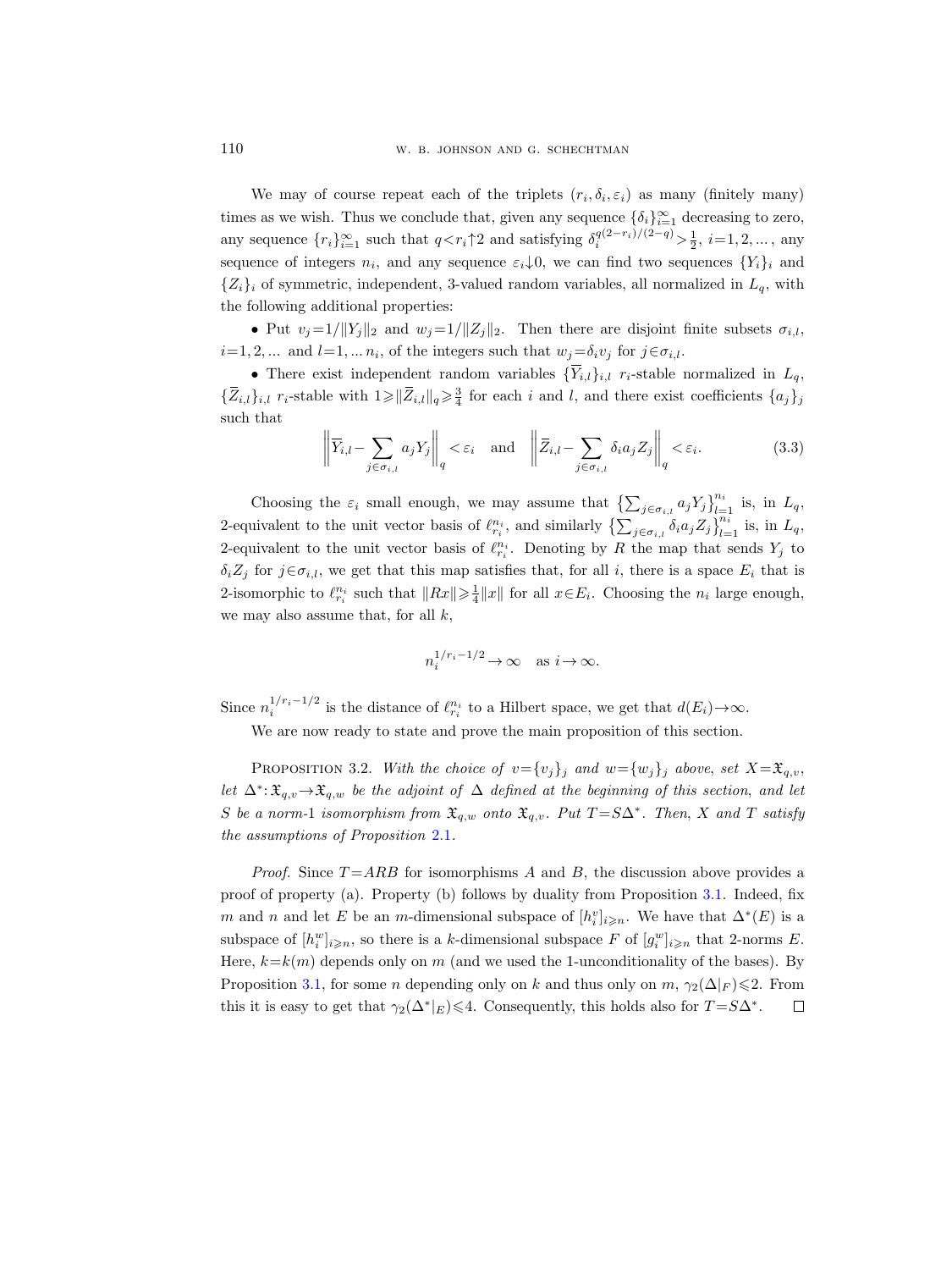## 4. The main result and additional comments

<span id="page-8-2"></span><span id="page-8-0"></span>THEOREM 4.1. For every  $1 < p \neq 2 < \infty$  the number of different closed ideals in  $L(\mathfrak{X}_p)$ and in  $L(L_p)$  is exactly  $2^{2^{\aleph_0}}$ . Moreover, each of these spaces contains an antichain of closed ideals of cardinality  $2^{2^{\aleph_0}}$  and a chain of cardinality  $2^{\aleph_0}$ .

*Proof.* For  $\mathfrak{X}_q$ ,  $1 \lt q \lt 2$ , the theorem follows from Proposition [3.2](#page-7-0) and Corollary [2.3.](#page-4-1) For  $\mathfrak{X}_p$ ,  $2 < p < \infty$ , it follows by simple duality. Since for  $1 < p \neq 2 < \infty$  the space  $\mathfrak{X}_p$  is isomorphic to a complemented subspace of  $L_p$ , it follows also for  $L_p$ .

The statements about chains and antichains are a consequence of the remarks at the end of §[2.](#page-2-4) □

<span id="page-8-1"></span>Remark 4.2. As is stated in the introduction, the new ideals in  $L(L_p)$  and  $L(\mathfrak{X}_p)$ ,  $1 < p \neq 2 < \infty$ , constructed in Theorem [4.1](#page-8-0) are all large, and in fact contain projections whose ranges are isomorphic to  $\ell_2$ .

*Proof.* First, we observe that it is enough to show that, for each  $\alpha \in \mathcal{C}$ , the operator  $T_{\alpha}$  on X (recall that X is isomorphic to  $\mathfrak{X}_q$ , where  $1 \leq q \leq 2$ ), isomorphically preserves a copy of  $\ell_2$ . Here, T is the operator produced in Proposition [3.2,](#page-7-0) and  $T_\alpha$  is defined in the statement of Proposition [2.1.](#page-2-3) Indeed, since any subspace of  $L_q$ , 1 $\lt q \lt 2$ , that is isomorphic to  $\ell_2$  contains a further infinite-dimensional subspace that is complemented in  $L_q$  (this fact was probably first observed by Pełczyński; see [\[JS,](#page-10-15) p. 1106] for a proof), this will show that the identity on  $\ell_2$  factors through  $T_\alpha$ , and hence there is a projection in the ideal generated by  $T_{\alpha}$  whose range is isomorphic to  $\ell_2$ . This will give Remark [4.2](#page-8-1) for  $L(\mathfrak{X}_p)$  when  $1 < p < 2$ , and the case of  $L(\mathfrak{X}_p)$  for  $2 < p < \infty$  follows by duality. The statement for  $L(L_p)$ ,  $1 < p \neq 2 < \infty$ , is then immediate.

To show that  $T_{\alpha}$  isomorphically preserves a copy of  $\ell_2$ , note that the space  $\mathfrak{X}_{q,v}$  we built contains a modular space [\[LT,](#page-10-16) Definition 4.d.1]  $\ell_{\{r_i\}}$  with  $r_i \uparrow 2$  on which  $T_\alpha$  is an isomorphism and thus (by passing to a subsequence of the sequence  $r_i$  that tends quickly to 2), also contains an isomorph of  $\ell_2$  on which  $T_\alpha$  is an isomorphism. □

<span id="page-8-3"></span>Remark 4.3. The large ideals in  $L(L_q)$  and  $L(\mathfrak{X}_q)$  constructed in Theorem [4.1](#page-8-0) do not contain the ideal of strictly singular operators.

Sketch of proof. By W and how we constructed the ideals in  $L(L_q)$  from the ideals in  $L(\mathfrak{X}_q)$ , it is enough to consider the ideals constructed in  $L(\mathfrak{X}_q)$  for  $1 < q < 2$ . Let T be the operator and X be the space isomorphic to  $\mathfrak{X}_q$  that are defined in Proposition [3.2](#page-7-0) and which satisfy the assumptions of Proposition [2.1.](#page-2-3) Let  ${T_\alpha : \alpha \in \mathcal{C}}$  be the corresponding operators on X given by Proposition [3.2.](#page-7-0) As in the proof of Corollary [2.3,](#page-4-1) for  $\mathcal A$  a (always non-empty, proper) subset of C, let  $\mathcal{I}_{\mathcal{A}}$  be the ideal in  $L(X)$  generated by  $\mathcal{A}$ .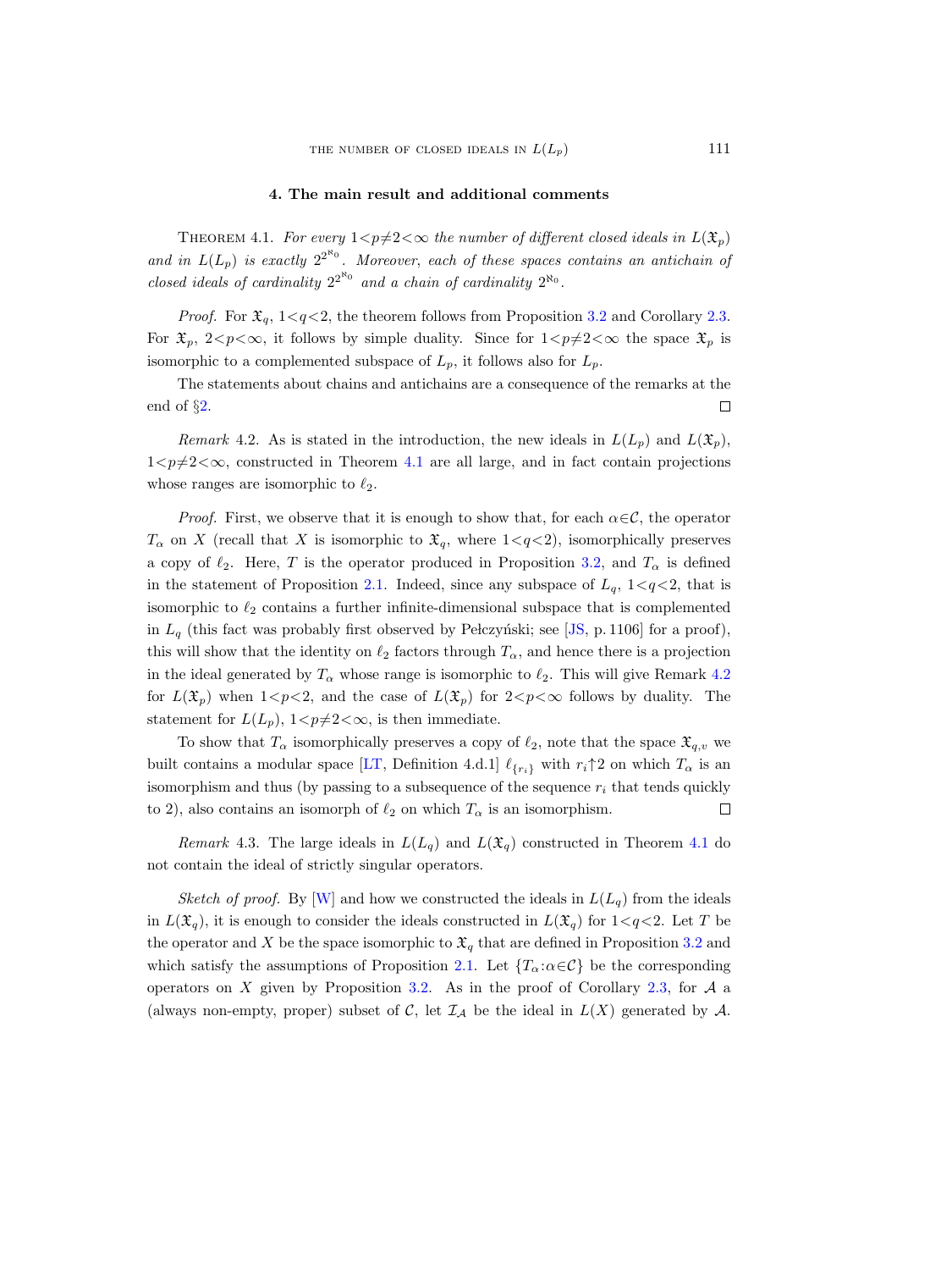Given  $\mathcal{A}\subset\mathcal{C}$ , take any  $\alpha\in\mathcal{C}$  that is not in  $\mathcal{A}$ . We know that  $T_{\alpha}$  is not in  $\overline{\mathcal{I}}_{\mathcal{A}}$ , but we want a strictly singular operator that is not in  $\overline{\mathcal{I}}_{\mathcal{A}}$  and  $T_{\alpha}$  is not strictly singular. Let  $Y := (\sum_{k=1}^{\infty} G_k)_q$ , where the  $G_k$  are the block subspaces of X defined in the proof of Proposition [2.1.](#page-2-1) The  $G_k$  are contractively complemented in X, and X is isomorphic to a complemented subspace of  $L_q$ , hence Y is isomorphic to a complemented subspace of  $\ell_q$ (and thus to  $\ell_q$  by Pełczyński's well-known theorem, but we do not need this), which in turn is isomorphic to a complemented subspace of X. Define  $U: Y \rightarrow X$  by making U the identity on each  $G_k$  and extending by linearity and continuity. This is ok because  $L_q$  has type q and  $(G_k)_k$  is a monotonely unconditional Schauder decomposition for a subspace of X, hence the decomposition  $(G_k)$  has an upper q-estimate (even with constant 1). Let  $E_k$  be the subspace of  $G_k$  defined in the proof of Proposition [2.1.](#page-2-1) The operator  $T_\alpha U$  is strictly singular and  $||T_{\alpha}Ux|| \geq \eta ||x||$  for all x in  $E_k$  with k in  $\alpha$ . Since Y is isomorphic strictly singular and  $||T_{\alpha}Ux|| \ge \eta ||x||$  for all<br>to a complemented subspace of X, we also<br>subspaces  $H_k$  of Y, with  $H_k$  isomorphic to<br>of k), such that  $||Sx|| \ge \eta ||x||$  for all  $x \in H_k$ ,<br>yield that S is not in the closed idea to a complemented subspace of X, we also get a strictly singular operator  $S: X \rightarrow X$  and subspaces  $H_k$  of Y, with  $H_k$  isomorphic to  $E_k$  (with isomorphism constant independent of k), such that  $||Sx|| \ge \eta ||x||$  for all  $x \in H_k$ , with  $k \in \alpha$ . By Remark [2.2,](#page-3-2) this is enough to yield that S is not in the closed ideal in  $L(X)$  generated by  $\{T_\beta : \beta \in \mathcal{C} \text{ with } \beta \neq \alpha\}.$  $\Box$ 

<span id="page-9-0"></span>Remark 4.4.  $L(L_q)$  and  $L(\mathfrak{X}_q)$ ,  $1 \leq q \neq 2 \leq \infty$ , both contain exactly  $2^{2^{\aleph_0}}$  closed small ideals.

subspaces  $H_k$  of Y, with  $H_k$  isom<br>of k), such that  $||Sx|| \ge \eta ||x||$  for a<br>yield that S is not in the closed ic<br> $Remark\ 4.4.$   $L(L_q)$  and  $L(\mathfrak{X}_q)$ <br>ideals.<br>Sketch of proof. Again, it is<br>Let X and T be as in Remark 4.3<br> $\{T_\alpha UP$ aorphi $\operatorname{all} x ∈ \operatorname{deal}$ <br>deal in<br>q), 1<<br>enoug<br>3. For<br>ced pro<br>ced pro<br>;  $\alpha ∈ A$ <br>;  $\alpha ∈ A$ Sketch of proof. Again, it is enough to deal with the case of  $L(\mathfrak{X}_q)$  with  $1 \lt q \lt 2$ . Let X and T be as in Remark [4.3.](#page-8-3) For  $\mathcal{A}\subset\mathcal{C}$ , let  $\mathcal{J}_{\mathcal{A}}$  be the ideal in  $L(X)$  generated by  ${T_{\alpha}UP:\alpha \in \mathcal{A}}$ , where P is any fixed projection from X onto a subspace isomorphic to Y (we identify Y with that subspace). All  $\overline{\mathcal{J}}_A$  are small ideals, and clearly  $\mathcal{J}_A$  is contained in the ideal  $I_A$  generated by  $\{T_\alpha:\alpha\in\mathcal{A}\}\$ . But in Remark [4.3](#page-8-3) we saw that  $T_\alpha UP$  is not contained in  $\bar{I}_A$  when  $\alpha \notin \mathcal{A}$ , so  $\bar{\mathcal{J}}_A \neq \bar{\mathcal{J}}_B$  when  $A \neq B$ .  $\Box$ 

# Added in proof

The two authors and Chris Phillips observed recently that, for any Banach space  $X$ , two different closed ideals in  $L(X)$  are also not isomorphic as Banach algebras; i.e., are not homomorphic by an homomorphism that is continuous in both directions. It follows that there are  $2^{2^{\aleph_0}}$  closed ideals in  $L(L_p(0,1)), 1 < p \neq 2 < \infty$ , that are mutually non-isomorphic as Banach algebras.